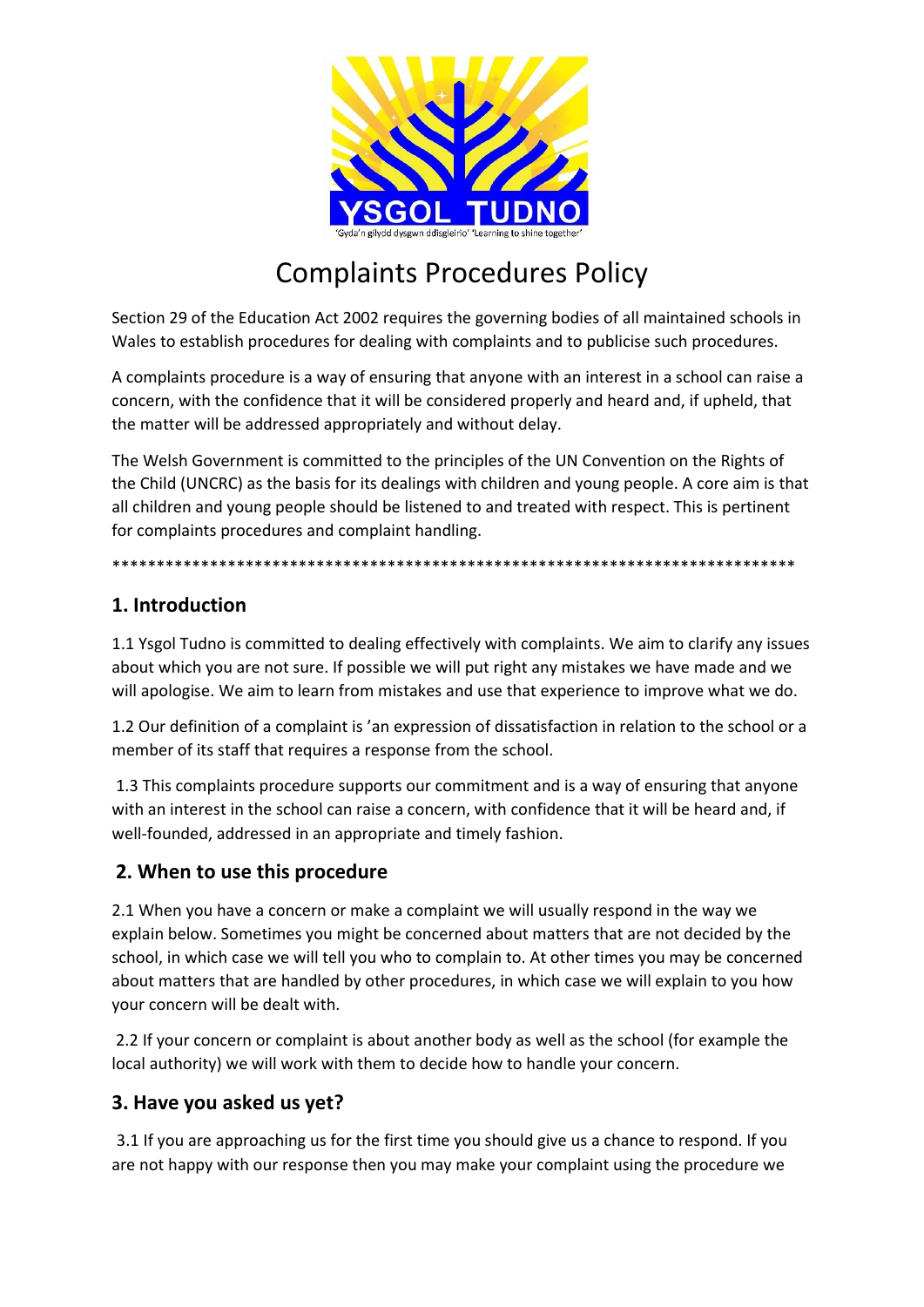describe below. Most concerns can be settled quickly just by speaking to the relevant person in school, without the need to use a formal procedure.

## **4. What we expect from you**

4.1 We believe that all complainants have a right to be heard, understood and respected. But school staff and governors have the same right. We expect you to be polite and courteous. We will not tolerate aggressive, abusive or unreasonable behaviour. We will also not tolerate unreasonable demands or unreasonable persistence or vexatious complaining. We expect you to adhere to our Parents and Carers Code Of Conduct Policy.

## **5. Our approach to answering your concern or complaint**

5.1 We will consider all your concerns and complaints in an open and fair way.

5.2 At all times the school will respect the rights and feelings of those involved and make every effort to protect confidential information.

5.3 Timescales for dealing with your concerns or complaints may need to be extended following discussion with you.

5.4 We may ask for advice from the local authority where appropriate.

5.5 Some types of concern or complaint may raise issues that have to be dealt with in another way (other than this complaints policy), in which case we will explain why this is so, and will tell you what steps will be taken.

5.6 The governing body will keep the records of documents used to investigate your concern or complaint for seven years after it has been dealt with. Records will be kept in school and reviewed by the governing body after seven years to decide if they need to be kept for longer.

5.7 Complaints that are made anonymously will be recorded but investigation will be at the discretion of the school depending on the nature of the complaint.

5.8 Where complaints are considered to have been made only to cause harm or offence to individuals or the school, the governing body will ensure that records are kept of the investigations that are made and what actions are taken, including the reasons for 'no action'.

## **6. Answering your concern or complaint**

6.1 You can bring a relative or companion to support you at any time during the process but you will be expected to speak for yourself. However, we recognise that when the complainant is a pupil it is reasonable for the companion to speak on their behalf and/or to advise the pupil.

6.2 As far as possible, your concern or complaint will be dealt with on a confidential basis. However, there could be occasions when the person dealing with your concern or complaint will need to consider whether anyone else within the school needs to know about your concern or complaint, so as to address it appropriately.

6.3 If you are a pupil under 16 and wish to raise a concern or bring a complaint we will ask for your permission before we involve your parent(s) or carer(s). If you are a pupil under 16 and are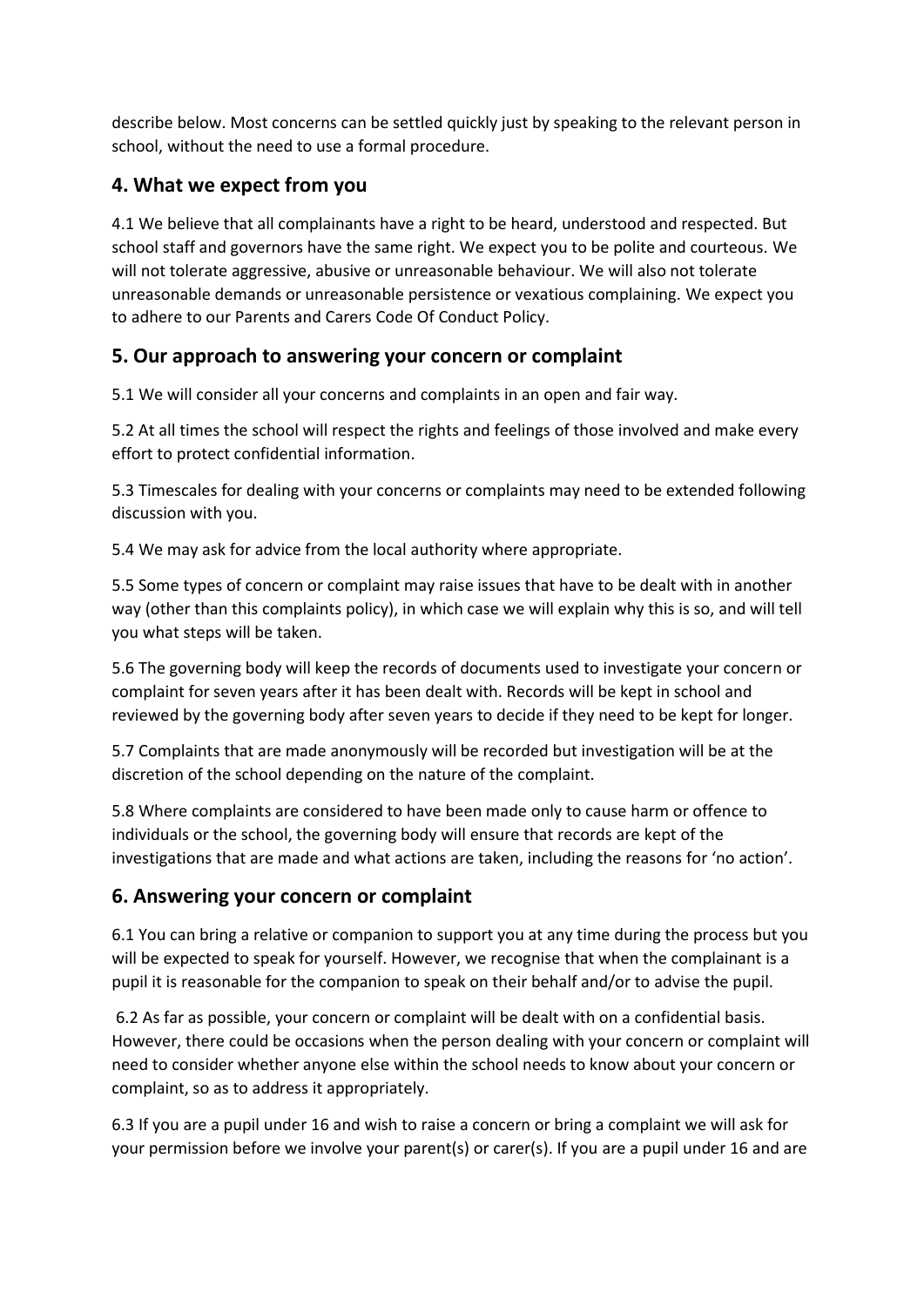involved in a complaint in any other way, we may ask your parent(s) or carer(s) to become involved and attend any discussion or interview with you.

#### **Stage A**

6.4 If you have a concern, you can often resolve it quickly by talking to a teacher or the headteacher : Iona M Hughes. You should raise your concern as soon as you can; normally we would expect you to raise your issue within 10 school days of any incident. The longer you leave it the harder it might be for those involved to deal with it effectively.

6.5 If you are a pupil, you can raise your concerns with your school council representative, class teacher, the headteacher : Iona M Hughes (who is a member of the Wellbeing Team within the school) or one of the other Well-Being Co-Ordinators – Claire Harris or Delyth Roberts. This will not stop you, at a later date, from raising a complaint if you feel that the issue(s) you have raised have not been dealt with properly.

6.6 We will try to let you know what we have done or are doing about your concern normally within 10 school days, but if this is not possible, we will talk to you and agree a revised timescale with you.

6.7 The person overseeing your concern or complaint will keep you informed of the progress being made. This person will also keep a log of the concern for future reference.

#### **Stage B**

6.8 In most cases, we would expect that your concern is resolved informally. If you feel that your initial concern has not been dealt with appropriately you should put your complaint in writing to the headteacher.

6.9 We would expect you to aim to do **this within five school days of receiving a response to your concern as it is in everyone's interest to resolve a complaint as soon as possible**. There is also a form attached (**Appendix B**) that you may find useful. If you are a pupil we will explain the form to you, help you complete it and give you a copy.

6.10 If your complaint is about the headteacher, you should put your complaint in writing to the chair of governors : Sara Cartwright, addressed to the school, to ask for your complaint to be investigated.

6.11 In all cases, the headteacher: Iona M Hughes, can help you to put your complaint in writing if necessary.

6.12 If you are involved in any way with a complaint, the headteacher will explain what will happen and the sort of help that is available to you.

6.13 The headteacher: Iona M Hughes, will invite you to discuss your complaint at a meeting. Timescales for dealing with your complaint will be agreed with you. We will aim to have a meeting with you and to explain what will happen, normally within 10 school days of receiving your letter. The school's designated person will complete the investigation and will let you know the outcome in writing within 10 school days of completion.

#### **Stage C**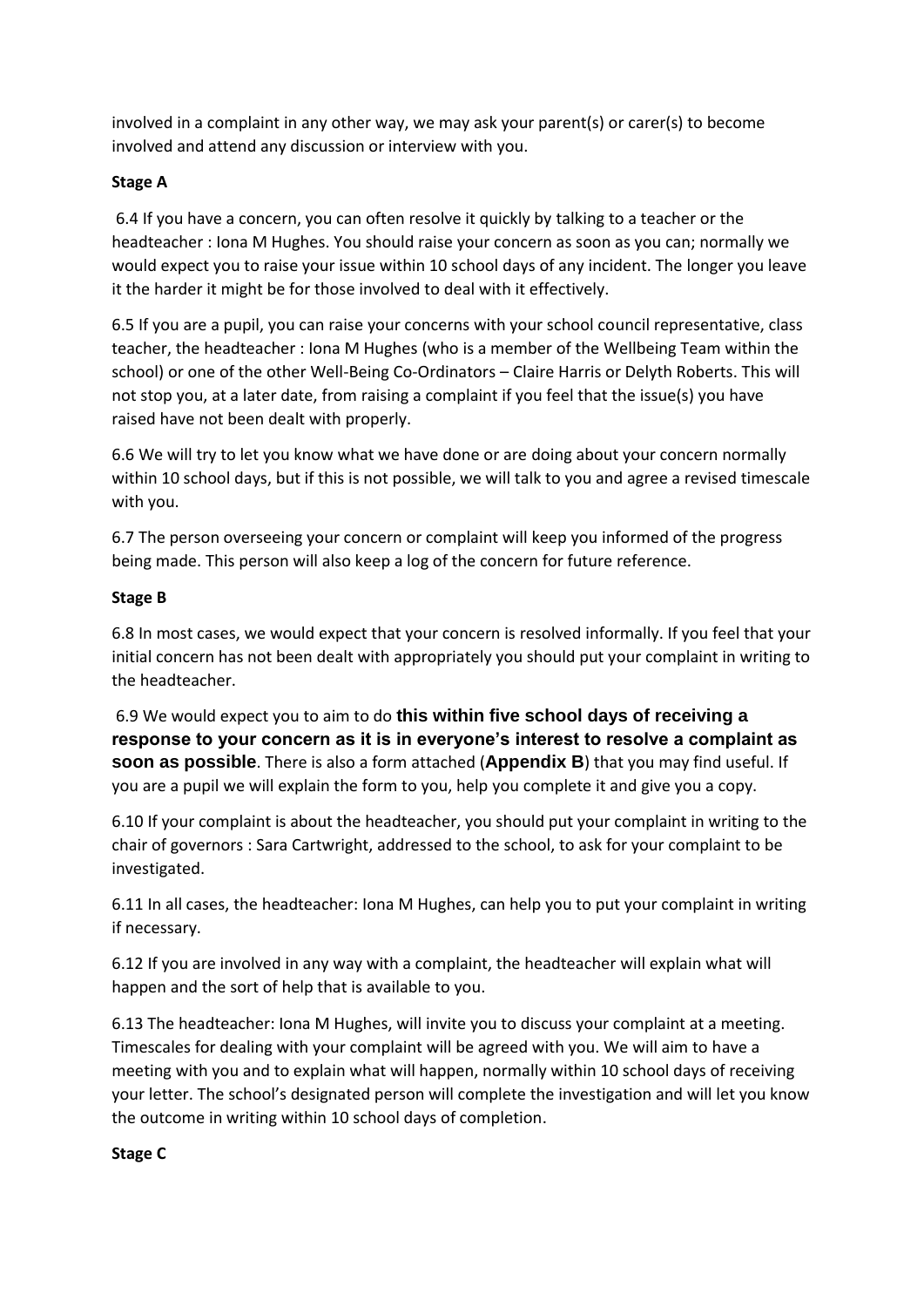6.14 It is rare that a complaint will progress any further. However, if you still feel that your complaint has not been dealt with fairly, you should write, through the school's address, to the chair of governors setting out your reasons for asking the governing body's complaints committee to consider your complaint. You do not have to write down details of your whole complaint again.

6.15 If you prefer, instead of sending a letter or e-mail, you can talk to the chair of governors or the headteacher who will write down what is discussed and what, in your own words, would resolve the problem. We would normally expect you to do this within five school days of receiving the school's response. You will be asked to read the notes or will have the notes read back to you and then be asked to sign them as a true record of what was said. We will let you know how the complaint will be dealt with and will send a letter to confirm this. The complaints committee will normally have a meeting with you within 15 school days of receiving your letter.

6.16 The letter will also tell you when all the evidence and documentation to be considered by the complaints committee must be received. Everyone involved will see the evidence and documentation before the meeting, while ensuring that people's rights to privacy of information are protected. The letter will also record what we have agreed with you about when and where the meeting will take place and what will happen. The timescale may need to be changed, to allow for the availability of people, the gathering of evidence or seeking advice. In this case, the person dealing with the complaint will agree a new meeting date with you.

6.17 Normally, in order to deal with the complaint as quickly as possible, the complaints committee will not reschedule the meeting more than once. If you ask to reschedule the meeting more than once, the committee may think it reasonable to make a decision on the complaint in your absence to avoid unnecessary delays.

6.18 We will write to you within 10 school days of the meeting explaining the outcome of the governing body's complaints committee's consideration.

6.19 We will keep records of all conversations and discussions for the purpose of future reference and review by the full governing body. These records will be kept for a minimum of seven years.

6.20 The governing body's complaints committee is the final arbiter of complaints.

## **7. Special circumstances**

7.1 Where a complaint is made about any of the following the complaints procedure will be applied differently.

i. **A governor or group of governors** The concern or complaint will be referred to the chair of governors for investigation. The chair may alternatively delegate the matter to another governor for investigation. Stage B onwards of the complaints procedure will apply.

ii. **The chair of governors or headteacher and chair of governors** The vice chair of governors will be informed and will investigate it or may delegate it to another governor. Stage B onwards of the complaints procedure will apply.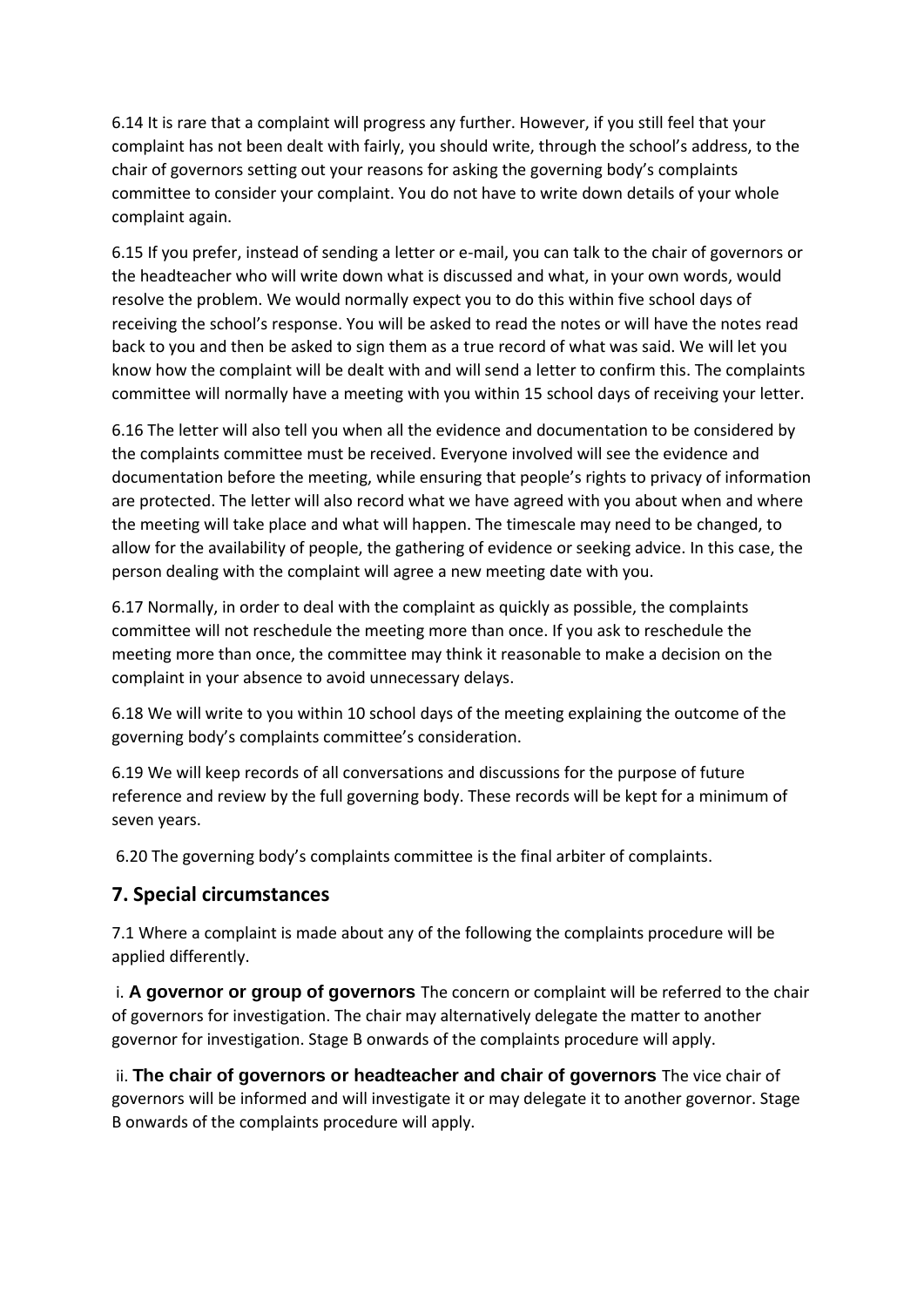iii. **Both the chair of governors and vice chair of governors** The complaint will be referred to the clerk to the governing body who will inform the chair of the complaints committee. Stage C of the complaints procedure will then apply.

iv. **The whole governing body** The complaint will be referred to the clerk to the governing body who will inform the headteacher, chair of governors and local authority. The authorities will usually agree arrangements with the governing body for independent investigation of the complaint.

v. **The headteacher** The concern or complaint will be referred to the chair of governors who will undertake the investigation or may delegate it to another governor. Stage B onwards of the complaints procedure will apply.

7.2 In all cases the school and governing body will ensure that complaints are dealt with in an unbiased, open and fair way.

## **8. Our commitment to you**

8.1 We will take your concerns and complaints seriously and, where we have made mistakes, will try to learn from them.

8.2 If you need help to make your concerns known we will try and assist you. If you are a young person and need extra assistance the Welsh Government has established MEIC which is a national advocacy and advice helpline for children and young people.

Advice and support can also be accessed from the Children's Commissioner for Wales.

Signed by chair of governors on behalf of the governing body:

Becartunght.

……………………………...................................................................

Date approved:

..............................................………………………… (by full governing body)

Date of review: ......……………………………………………………….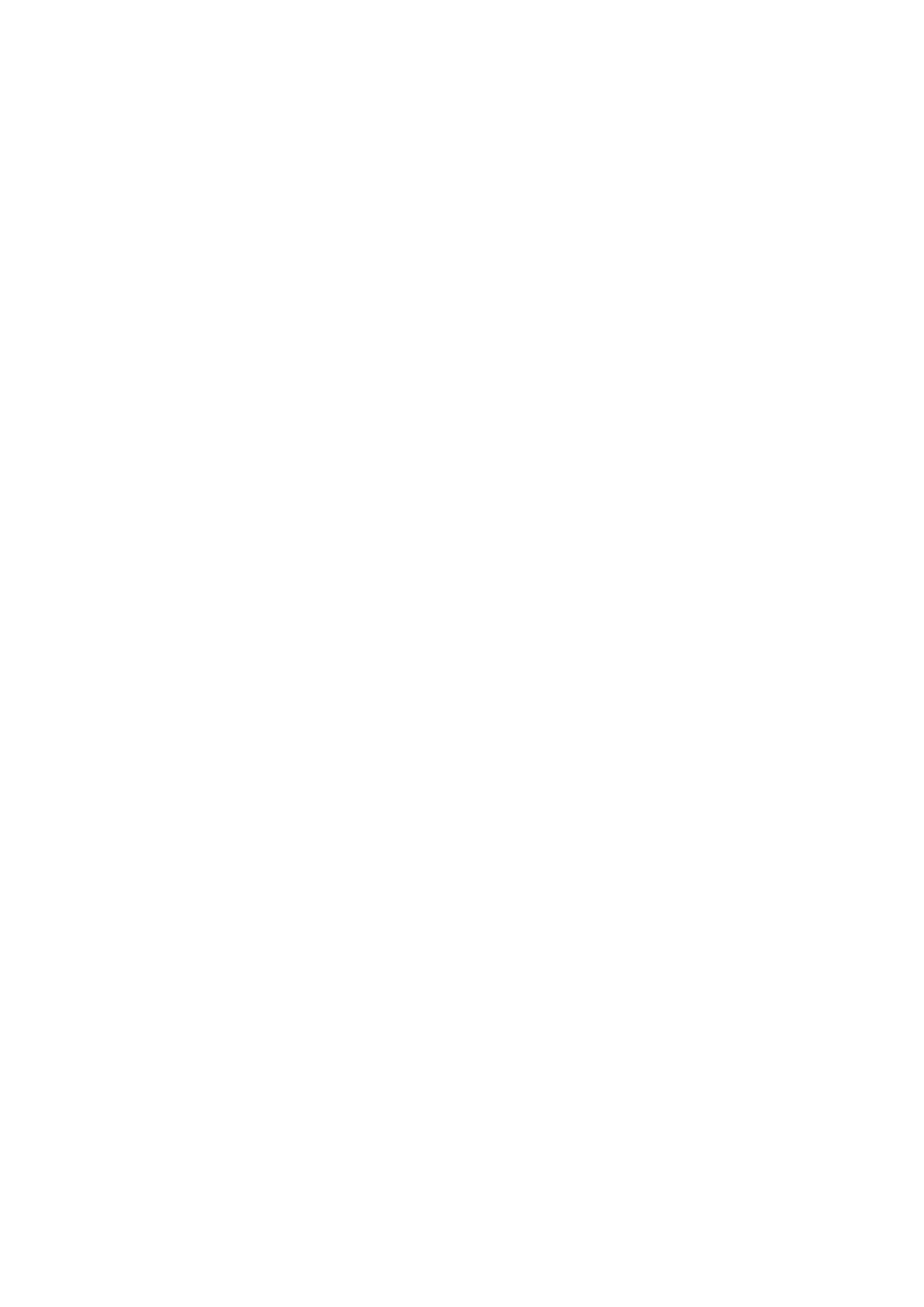

## Appendix A: Summary of dealing with concerns or complaints